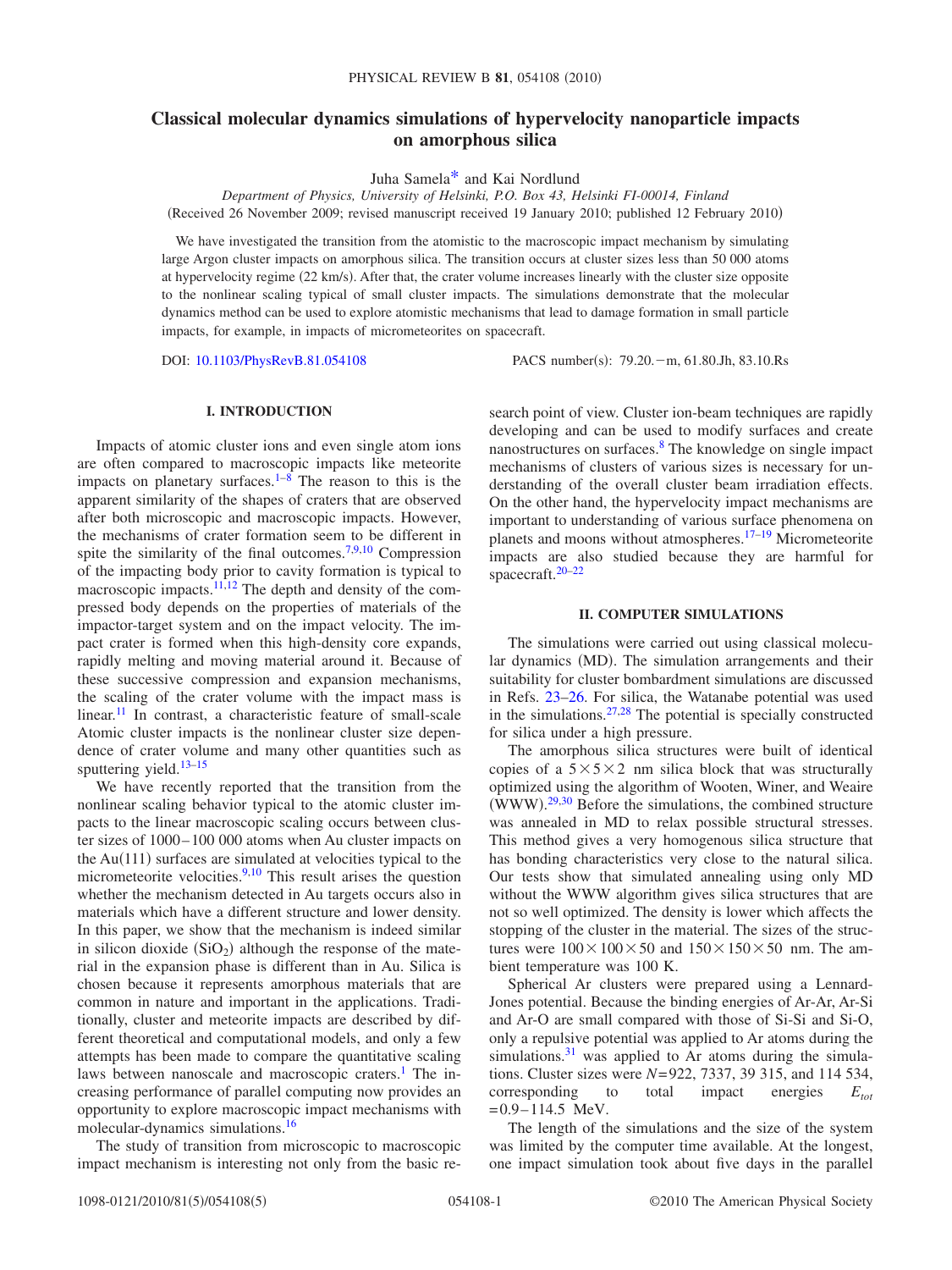<span id="page-1-0"></span>

FIG. 1. (Color online) Ratio of crater volume and cluster size *V*/*N* as a function of cluster size *N*. Horizontal line means that the volume increases linearly with the impactor size, which is typical to macroscopic impacts. The values for the Au impact are from Ref. [9.](#page-3-4)

mode using 512 CPUs. Therefore, only the first 20–50 ps after the impacts were simulated. This is enough for crater formation and a good estimate for the crater dimensions can be detected even for the largest cluster impacts in this paper. Possible error in the detected crater dimensions is taken into account in the error estimates.

The velocity of the clusters was chosen to be about 22 km/s (100 eV/atom), which is a typical velocity of small meteorites and allows the comparison to the macroscopic scaling laws concerning hypervelocity impacts. Electronic stopping was applied to atoms having kinetic energy larger than 5 eV. $32-34$  $32-34$ 

### **III. RESULTS**

In macroscopic impacts, the crater volumes *V* have empirically been found to follow the behavior

$$
V = K_1 \frac{m}{\rho} \left(\frac{\rho U^2}{\bar{Y}}\right)^{3\mu/2},\tag{1}
$$

where *U* is the impactor velocity, *m* is the impactor mass, and  $\rho$  is the density of material.  $\overline{Y}$ ,  $\mu$ , and  $K_1$  are parameters that depend on the strength of the material.<sup>11</sup> We have previously shown<sup>9</sup> for Au cluster impacts on the Au(111) surface that the simulated crater volumes converge toward the estimated macroscopic value  $V/N = 0.17$  nm<sup>3</sup> when the size *N* of the cluster increases. Figure [1](#page-1-0) shows the comparison of the current silica result to this previous result. In both cases, the impact velocity is about 22 km/s. The *V*/*N* ratio approaches approximately the same level as the corresponding ratio for Au. However, a clear constant *V*/*N* regime is not reached even at the cluster sizes that has been possible in this paper. We can extrapolate from Figs. [1](#page-1-0) and [2](#page-1-1) that the constant *V*/*N* will be reached at *N*=300 000.

For silica, *V*/*N* increases with *N* at small cluster sizes, whereas the Au system shows an opposite behavior (Fig.  $1$ ). In other words, small Au clusters induce craters more efficiently than larger ones. The reason to this is the lower melt-

<span id="page-1-1"></span>

FIG. 2. (Color online) Crater diameter and depth at different cluster sizes *N*. Diameter grows faster than depth at large *N*.

ing point and elasticity of Au compared to the amorphous silica. In Au, small cluster cratering is associated with heat spikes. $35$  In silica, the kinetic energy of small clusters does not induce a cavity of melted material as easily as clusters of the same total energy in Au. Figure [1](#page-1-0) shows that in both cases, the *V*/*N* curves have nonlinear parts at small *N* and linear  $(V/N)$  constant) parts at large *N*. At the linear regime, the crater volume increases linearly with *N* as it does in macroscopic impacts.

The crater shape changes with *N*, as shown in Fig. [2.](#page-1-1) Both diameter and depth still grow at *N*=100 000, which verifies that the constant regime is not yet reached at the cluster sizes used in these simulations. Diameter grows faster than depth at large *N*.

Figure [3](#page-2-0) shows how the spherical cluster is compressed in a small volume at the first phase of the impact. After that, it expands to form a cavity that becomes a crater by sputtering. These compression and expansion phases are detected also in our previous simulations of Au cluster impacts on the Au(111) surface. $9,10$  $9,10$ 

The kinetic energy is stored in the compressed cluster. During the expansion phase, the energy is released and it melts a larger region of the material around the expanding cluster. A cavity of Ar, Si, and O mixture gas is formed. The gas sputters out of the cavity. In metals, the mechanism is similar, except that the corona around the crater is larger due to the stronger attraction between the metal atoms. $36,37$  $36,37$ 

Most of the Ar atoms sputter because the Ar region is surrounded by a melted silica shell at the end of the expansion phase. The crater diameter is about four times larger than the cluster diameter at large *N*.

The release mechanism of the energy from the compressed core defines the form of structural changes and crater formation. Figure [4](#page-2-1) shows that at the early phases, the highest potential-energy density occurs in the shell surrounding the expanding Ar cluster. This energy is consumed in two ways: first, the energy melts material and the cavity of gas is formed. Second, a portion of the energy is deposited over a large volume of the silica structure by a shock wave. The shock wave is strongest parallel to the incident direction of the cluster, and it propagates hemispherically from the cavity.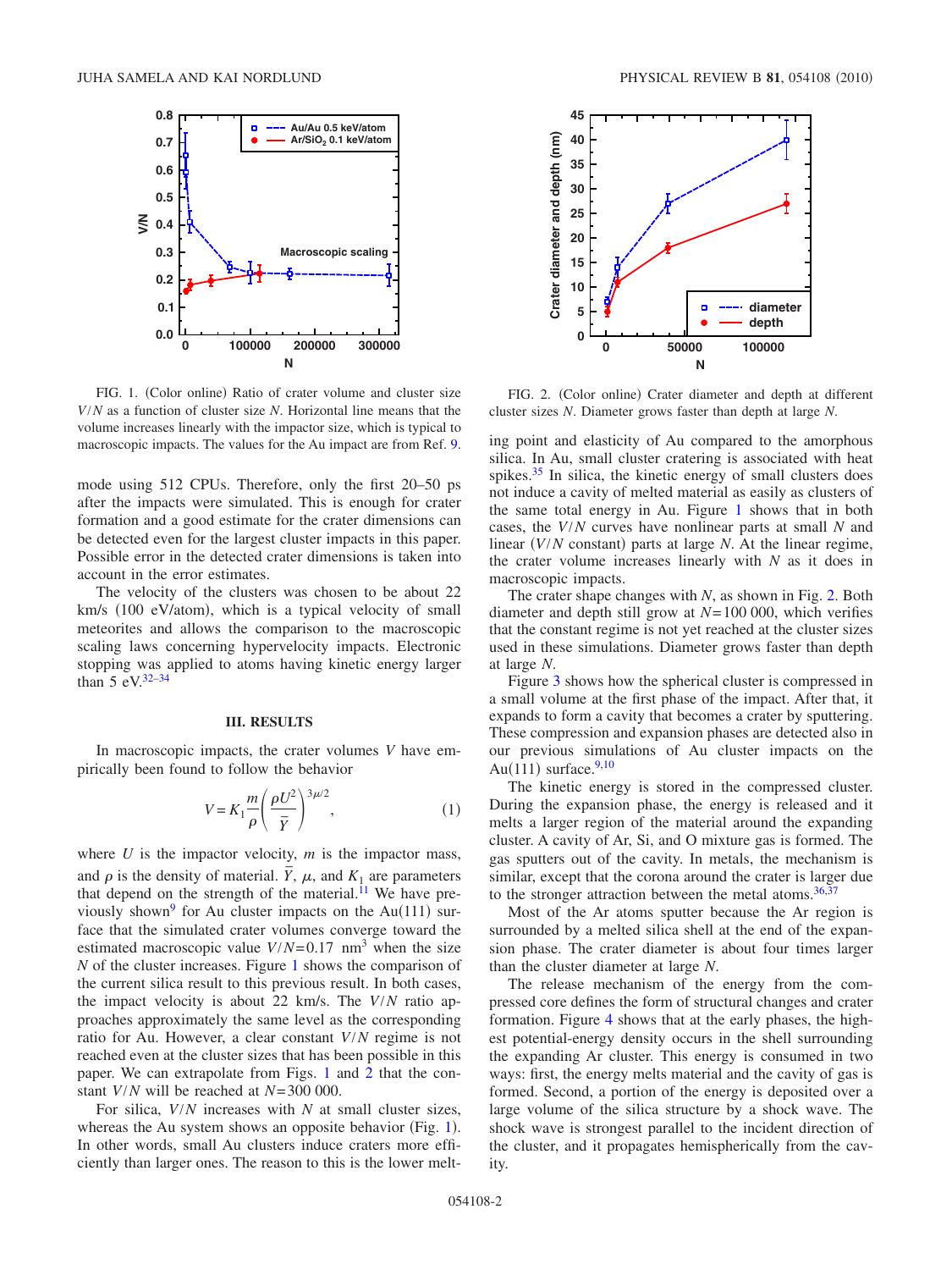<span id="page-2-0"></span>

FIG. 3. (Color online) An example of simulated impact of  $Ar_{114534}$  cluster onto the silica surface at  $E_{kin} = 100 \text{ eV/atom}$ . The upper row shows the distribution of Argon atoms at 1–20 ps and the lower row shows the corresponding kinetic energy distributions of Si atoms. The moving Si atoms are marked with shades of red (light gray in printed version). Most of these atoms have kinetic energies less than 1 eV. The frames show  $50 \times 50$  nm areas and the incident cluster direction is downwards.

## **IV. DISCUSSION**

In silica, we see compression of the impacting cluster similar to the mechanism that was previously detected in crystalline Au.<sup>9</sup> The simulations verify that this two-phase mechanism of crater formation occurs also in silica and is typical not only to dense metallic materials. The pile up of cluster atoms upon impact and formation of the high-density region appears gradually as the cluster size increases. The clear macroscopic behavior is reached at cluster sizes of about 100 000 atoms.

In the theory of planetary impact processes, the impact energy is assumed to be instantaneously deposited in a region of zero extent inside the target.<sup>11</sup> This approximation is valid because the expansion of the energy stored in the compressed region is deposited almost radially in the expansion phase. The simulations in this study and in our previous study<sup>10</sup> show that the high-density region induced by a spherical cluster is rather disk shaped than spherical. However, the zero extent approximation is rather good because most of the potential energy is stored in the bottom of the cavity (Fig. [4](#page-2-1)) at the beginning of the expansion phase and

the expansion occurs almost radially (Fig. [4](#page-2-1)). The redirection of the impact momentum to lateral expansion is one of the main characteristics of macroscopic impacts. Figure [2](#page-1-1) shows that the width of the crater increases faster than the depth at the transition cluster sizes  $N < 50 000$ . The explanation is that the redirection of the impact momentum to lateral momentum becomes gradually a stronger effect.

The later phases of expansion are different in silica and Au. The liquid flow along the walls of the cavity typical to metallic targets $35,38$  $35,38$  is not detected in silica. Instead, the content of the cavity is mostly sputtered direct to the vacuum and only a rather weak liquid flow is detected. The consequence is that the corona is weaker and it does not developed long finger like protrusions.<sup>39</sup> Another consequence is that almost no mixing of the material occurs. The impact just ejects material and a crater is left in the surface. Monoatomic ion beams and small cluster ion beams are used in applications of ion-beam mixing. $40$  The results of this paper indicate that large cluster ion beams are not very effective in this task.

The constant *V*/*N* as a function cluster size is reached in the Au impact simulations. $9$  However, the constant regime is not clearly reached at the present simulations of silica targets

<span id="page-2-1"></span>

FIG. 4. (Color online) Potential energy distribution of Si atoms at 1, 2, 3, 4, and 5 ps  $(Ar_{114534}, 100 \text{ eV/atom})$ . The atoms that have high potential energy are marked with shades of red (light gray in printed version). The emission of a shock wave is clearly visible at 3–4 ps.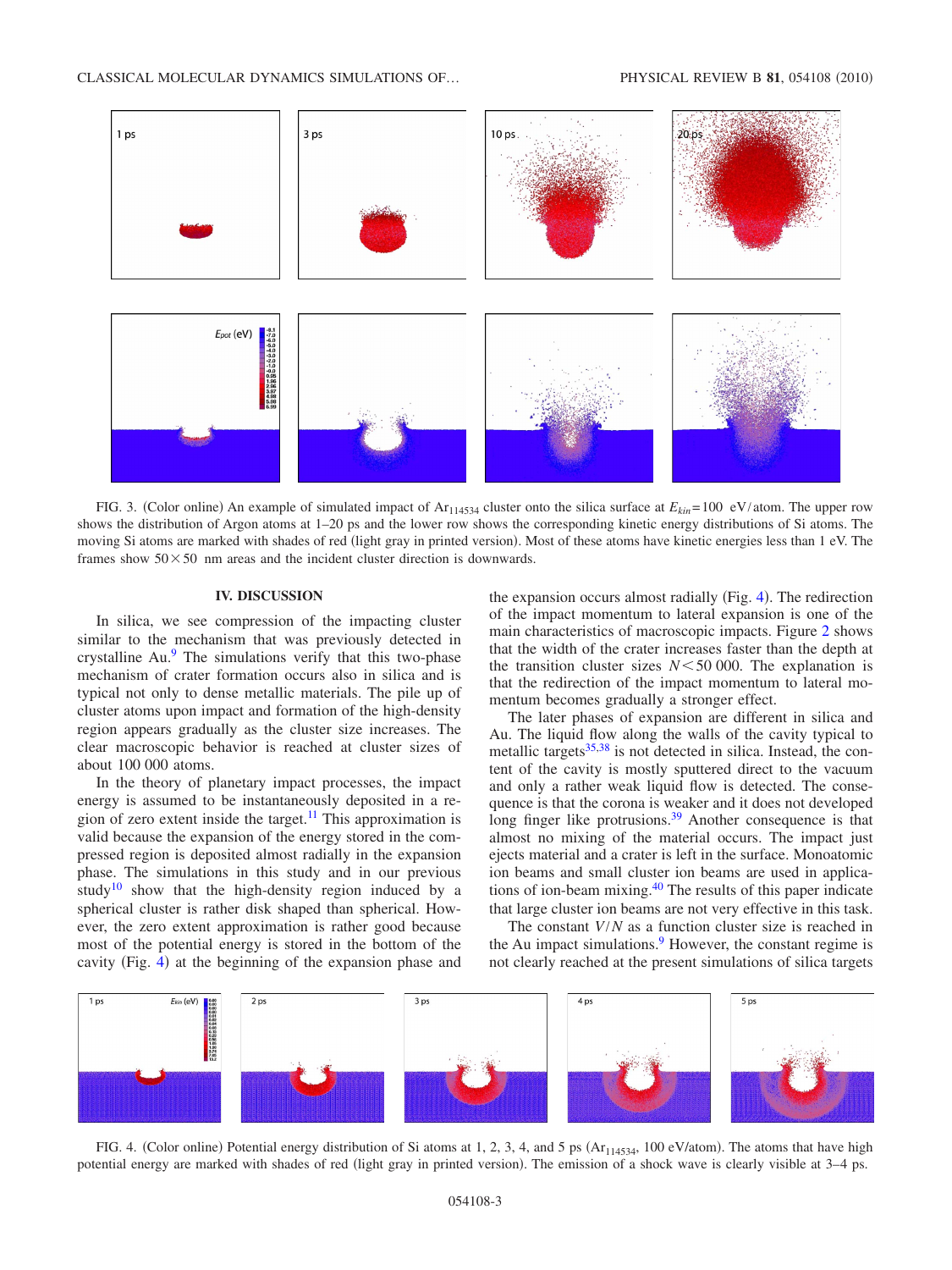although we observe the impact process typical to the macroscopic impacts. Because of technical reasons, it is not possible to simulate impacts in silica with clusters that are considerably larger than those in the present simulation. Therefore, the question where the constant *V*/*N* reached remains open. From the shapes of the curves in Fig. [2](#page-1-1) we can extrapolate that the saturation is reached at  $N \approx 500 000$ . We have shown for Au that the transition to full macroscopic impact scaling occurs gradually when the impactor size increases.<sup>10</sup> First, the compression process emerges and after that the scaling of crater volume becomes linear at larger cluster sizes. The silica simulations indicate that this transition zone is much wider for silica than it is for Au. In conclusion, we have observed the stopping process to change to macroscopic process in silica but the linear crater scaling is not yet verified to become linear at these cluster sizes.

The shock wave induced in the beginning of the expan-sion phase (Fig. [4](#page-2-1)) is rather strong and will induce defects in the material. $16,41$  $16,41$  It is well known that impacts induce cracks in glasses. $42$  The shock wave observed in this study is strongest in the direction of the incident cluster. It has been shown that the effect of a spherical shock wave is different from a planar shock wave in Ni[.36](#page-4-13) Therefore, the possible effects of the shock wave may vary directionally. The most effective method to explore defect and crack formation upon impact will be a two-phase simulation. First, the form and strength of the shock wave is detected from impact simulations. Second, the shock wave is applied to various initial defect configurations. This will help to understand the atomistic mechanisms that cause impact damage in materials with defects and grain boundaries.

Recently, a vanishing electronic stopping power for very slow ions in insulators was observed. $43$  However, the threshold kinetic energy where the electronic stopping vanishes for Ar in silica is not known. For smaller clusters and metallic targets, the correct vanishing threshold for the electronic stopping could be important in MD simulations. $34$  In our simulations, the electronic stopping was switched off for atoms having kinetic energies less than 5 eV. We expect that this is a reasonable approximation for the threshold, because the electronic stopping does not very much affect the outcome of large cluster impact at this energy regime. The reason is that the Ar atoms penetrate to the substrate as a frontier in both compression and expansion phases, thus relatively small number of Ar atoms travel inside silica.

# **V. CONCLUSIONS**

We have shown that large cluster impacts on silica induce a high-density core that acts as a transient storage of the impact energy. This energy is then released and a crater is formed. The mechanism is the same as that known to occur in macroscopic hypervelocity impacts. The transition from atomistic to macroscopic impact process occur at cluster sizes *N*=1000–50 000 and the linear scaling of crater volumes with the cluster size is reached probably at *N*  $\approx$  500 000.

This result and our recent simulations of large Au cluster impacts demonstrate that large-scale atomistic simulations can be used to explore atomistic mechanisms of impacts in a regime that is traditionally studied with means of continuum mechanics. Although it is not yet possible to simulate size and time scales of real micrometeorite impacts with molecular dynamics method, it is now possible to get results which can help to understand these phenomena more deeply.

## **ACKNOWLEDGMENTS**

Generous grants of computer time from the Center for Scientific Computing in Espoo, Finland are gratefully acknowledged. We thank T. Watanabe for helping us to implement the potential. This work was performed within the Finnish Centre of Excellence in Computational Molecular Science (CMS) financed by The Academy of Finland and the University of Helsinki.

<span id="page-3-0"></span>\*juha.samela@helsinki.fi

- <span id="page-3-1"></span><sup>1</sup>R. Aderjan and H. M. Urbassek, Nucl. Instrum. Methods Phys. Res. B **164-165**, 697 (2000).
- $2K$ . Nordlund, K. O. E. Henriksson, and J. Keinonen, Appl. Phys. Lett. **79**, 3624 (2001).
- <sup>3</sup>E. M. Bringa, E. Hall, R. E. Johnson, and R. M. Papalèo, Nucl. Instrum. Methods Phys. Res. B 193, 734 (2002).
- 4Y. Yamaguchi, J. Gspann, and T. Inaba, Eur. J. Phys. D **24**, 315  $(2003).$
- 5V. N. Popok, S. V. Prasalovich, and E. E. B. Campbell, Surf. Sci. **566-568**, 1179 (2004).
- <sup>6</sup> R. Papoular, Astron. Astrophys. **414**, 573 (2004).
- <span id="page-3-3"></span>7E. M. Bringa, K. Nordlund, and J. Keinonen, Phys. Rev. B **64**, 235426 (2001).
- <span id="page-3-2"></span>8V. N. Popok and E. E. B. Campbell, Rev. Adv. Mater. Sci. **11**, 19  $(2006).$
- <span id="page-3-4"></span><sup>9</sup> J. Samela and K. Nordlund, Phys. Rev. Lett. **101**, 027601

 $(2008).$ 

- <span id="page-3-5"></span><sup>10</sup> J. Samela and K. Nordlund, Nucl. Instrum. Methods Phys. Res. B **267**, 2980 (2009).
- <span id="page-3-6"></span><sup>11</sup> K. A. Holsapple, Annu. Rev. Earth Planet Sci. **21**, 333 (1993).
- <span id="page-3-7"></span>12E. Pierazzo, A. M. Vickery, and H. J. Melosh, Icarus **127**, 408  $(1997).$
- <span id="page-3-8"></span>13S. Bouneau, A. Brunelle, S. Della-Negra, J. Depauw, D. Jacquet, Y. Le Beyec, M. Pautrat, M. Fallavier, J. C. Poizat, and H. H. Andersen, Phys. Rev. B **65**, 144106 (2002).
- 14R. A. Baragiola, Philos. Trans. R. Soc. London, Ser. A **362**, 29  $(2004).$
- <span id="page-3-9"></span><sup>15</sup> J. Samela and K. Nordlund, Phys. Rev. B **76**, 125434 (2007).
- <span id="page-3-10"></span>16C. Zhang, R. K. Kalia, A. Nakano, and P. Vashishta, Appl. Phys. Lett. **91**, 121911 (2007).
- <span id="page-3-11"></span><sup>17</sup>G. G. Managadze, W. B. Brinckerhoff, and A. E. Chumikov, Geophys. Res. Lett. **30**, 1247 (2003).
- 18Y. Futaana, S. Barabash, M. Holmström, and A. Bhardwaj,